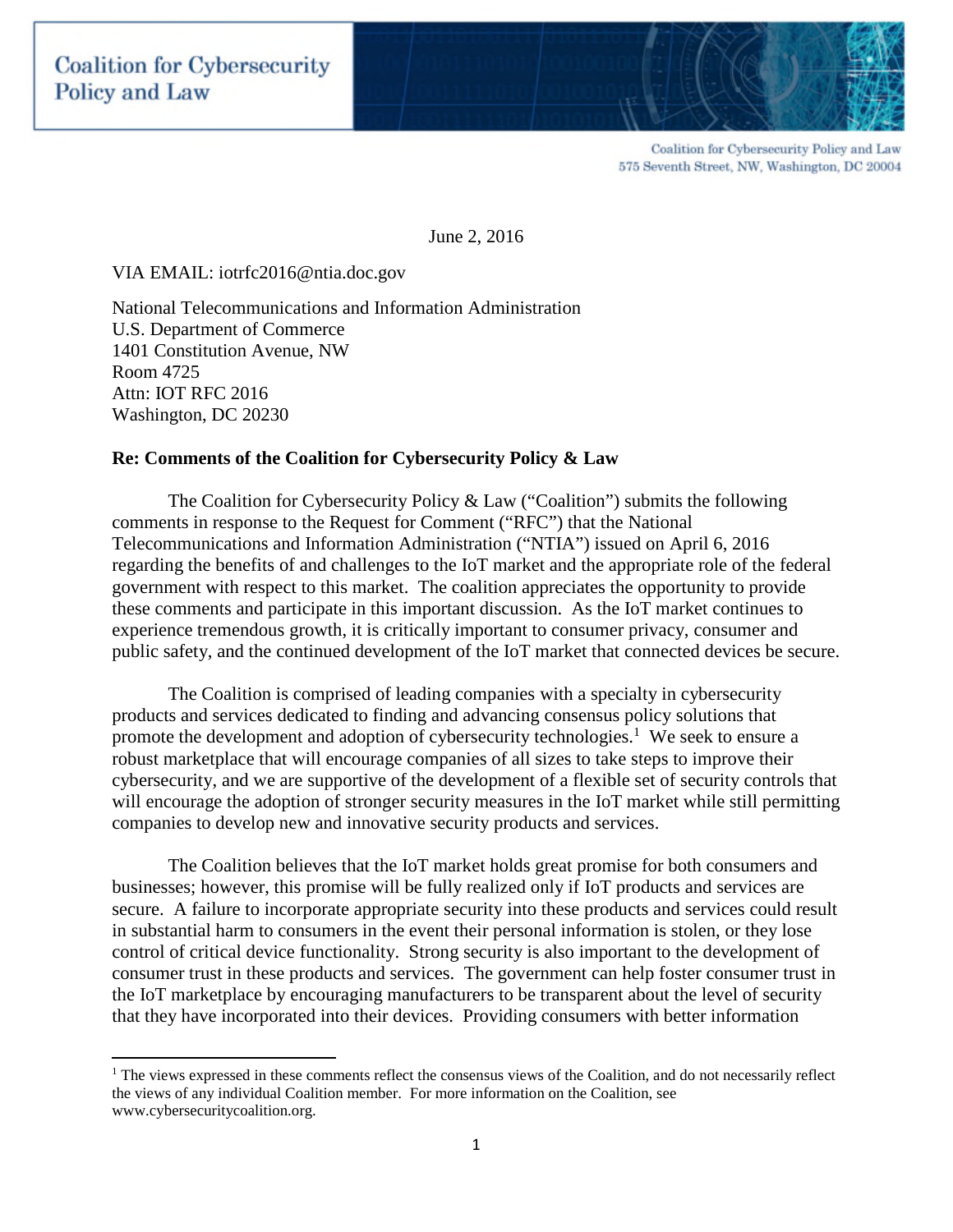

about the security of the devices they use and rely on empowers consumer to choose the device that fits their desired level of security, which, in turn, allows the market to determine the appropriate level of security. The Coalition supports efforts by the federal government to encourage companies to incorporate security into their products from the design stage all the way through delivery to consumers or businesses. The Coalition also believes that the federal government should emphasize the importance of supply chain risk management and software updating in the IoT market. The Coalition recognizes that not all products and services in the IoT market will require the same level of protection, as the market spans a number of industries and involves both business-to-business transactions and business-to-consumer sales. Therefore, the Coalition supports a flexible rather than prescriptive approach in setting security controls in this space.

## **I. Consumers Benefit from the Development of the IoT**

The IoT market has the potential to provide consumers and businesses with tremendous benefits by improving the efficiency, convenience, and safety with which individuals perform a wide variety of tasks. The Federal Trade Commission ("FTC") identified some of the benefits to consumers developing out of the IoT market in its report "Internet of Things: Privacy & Security in a Connected World."<sup>2</sup> Specifically, the report noted that the use of IoT devices in the medical context has provided individuals who are unable to visit a doctor with improved treatment options and has provided doctors with better information about their patients' health.<sup>3</sup> The report also stated that the incorporation of IoT devices into cars can improve driver safety by notifying drivers of dangerous road conditions, providing drivers with real-time vehicle diagnostics, and automatically alerting first responders when the vehicle is involved in a crash.<sup>4</sup>

The development of the IoT market also benefits the broader economy. At least one study estimated that the annual value of the IoT market could be between \$4 trillion and just over \$11 trillion by 2025.<sup>5</sup> This level of production would create countless jobs for individuals and would strengthen the economy as a whole. Consumers and businesses will also benefit from an explosion of new products and services that will make performing a variety of tasks easier and more efficient.

Although the IoT market already provides significant benefits to consumers and businesses, it is also subject to several security risks that could threaten the development of the market. The FTC identified three such risks in its report: (1) the risk of unauthorized access to

<sup>2</sup> Federal Trade Commission, *Internet of Things: Privacy & Security in a Connected World* 7 (January 2015), available at https://www.ftc.gov/system/files/documents/reports/federal-trade-commission-staff-report-november-2013-workshop-entitled-internet-things-privacy/150127iotrpt.pdf.

<sup>3</sup> *Id.*

<sup>4</sup> *Id.* at 9.

<sup>5</sup> McKinsey Global Institute, *The Internet of Things: Mapping The Value Beyond The Hype* 7 (June 2015), available at http://www.mckinsey.com/business-functions/business-technology/our-insights/the-internet-of-things-the-valueof-digitizing-the-physical-world.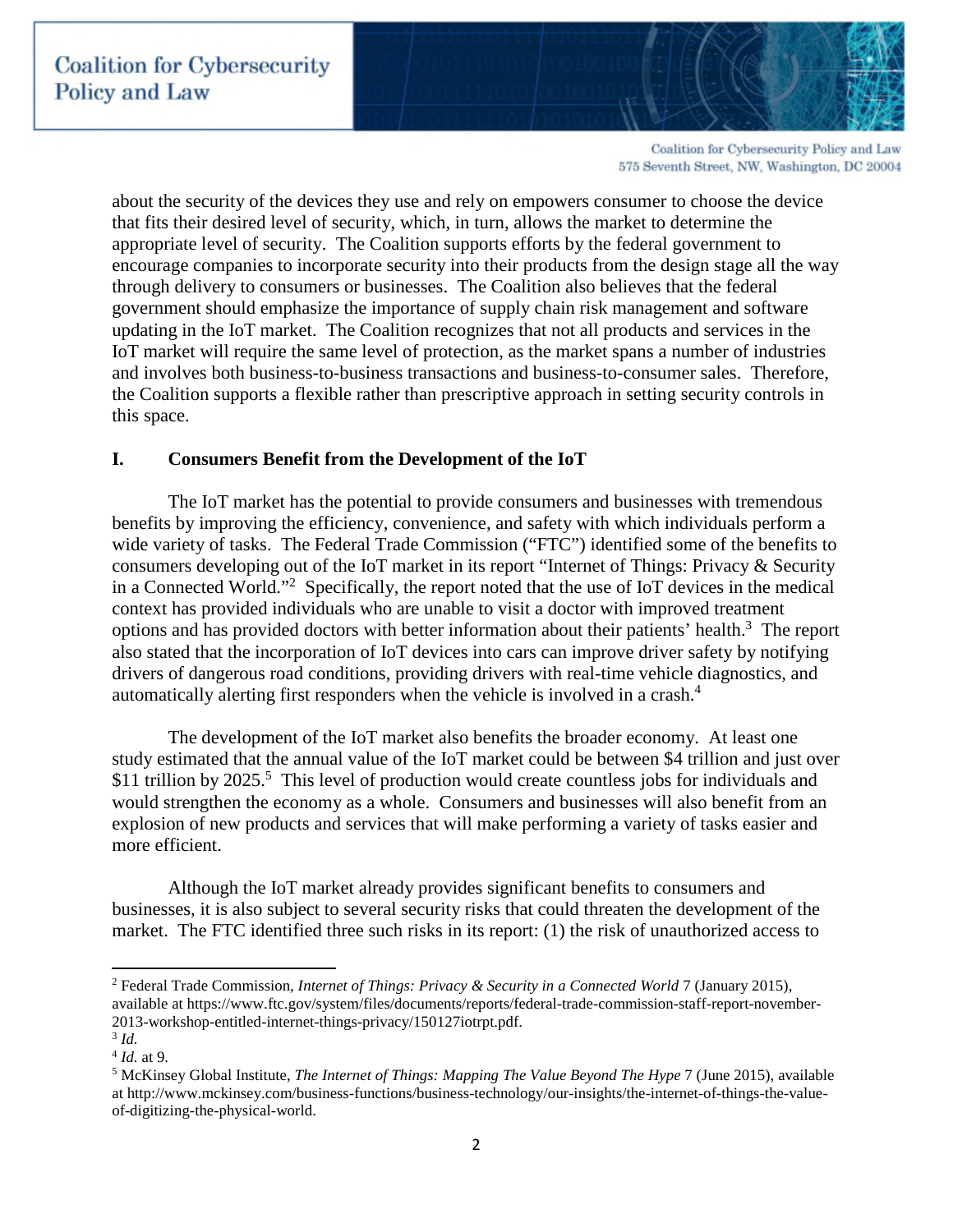

IoT systems, and misuse of personal information contained within those systems; (2) the use of IoT systems as a launching pad to facilitate attacks on other systems; and (3) safety risks arising out of security breaches that interfere with the proper operation of IoT systems.<sup>6</sup> Failing to address these risks could threaten the development of the IoT market by eroding consumer trust. Therefore, the Coalition supports the development of flexible, targeted security controls that will mitigate these risks. These controls could include the implementation of embedded security and roots of trust where feasible.

# **II. The US Department of Commerce Should Facilitate the Development of Flexible Security Controls**

The US Department of Commerce (Commerce) can play an important role in improving the level of security across the IoT market by facilitating a discussion about the types of security controls that companies should implement and the related standards that can ensure interoperability and quality of these controls. Raising awareness among the key actors in the IoT market about the security threats they face and the steps they can take to protect their products and services will help improve security across this space.

The Coalition supports the continued reliance on voluntary consensus-based, industry-led standards setting processes to set cybersecurity standards for the IoT market. Such an approach would be consistent with the requirements of the National Technology Transfer and Advancement Act and OMB Circular A-119. This approach was also highly successful when used by the National Institute of Standards and Technology to develop the Cybersecurity Framework. Further, reliance on a voluntary, consensus-based, industry-led approach to setting cybersecurity standards in the IoT market is appropriate dues to the diverse nature of the IoT market. The IoT market crosses multiple industries and covers a wide array of devices with varying functionalities and capabilities, and varying degrees of security risk. Not all IoT devices could be used to cause harm to individuals if an unauthorized person gains access to the device; however, some devices like medical devices and connected cars, present substantial safety risks if control of the device is not properly restricted. Additionally, the businesses that are involved in the IoT market vary significantly with respect to their size, resources, and the sophistication of their products. A voluntary, consensus-based, industry-led approach to setting cybersecurity standards for the IoT market would be able to account for this level of diversity in the market, while a prescriptive government-led approach is far more likely to set standards that may be overly burdensome and may restrict innovation in the market.

A flexible approach is also consistent with the steps that the FTC has taken with respect to the security of consumer information. The FTC's "reasonable security" standard enables businesses to tailor their security procedures and protections to their specific needs. This flexibility increases the likelihood of adoption amongst businesses and consumers, which is vital to the effectiveness of such security products and services. A flexible approach also encourages

<sup>6</sup> *Internet of Things: Privacy & Security in a Connected World* 10 (January 2015)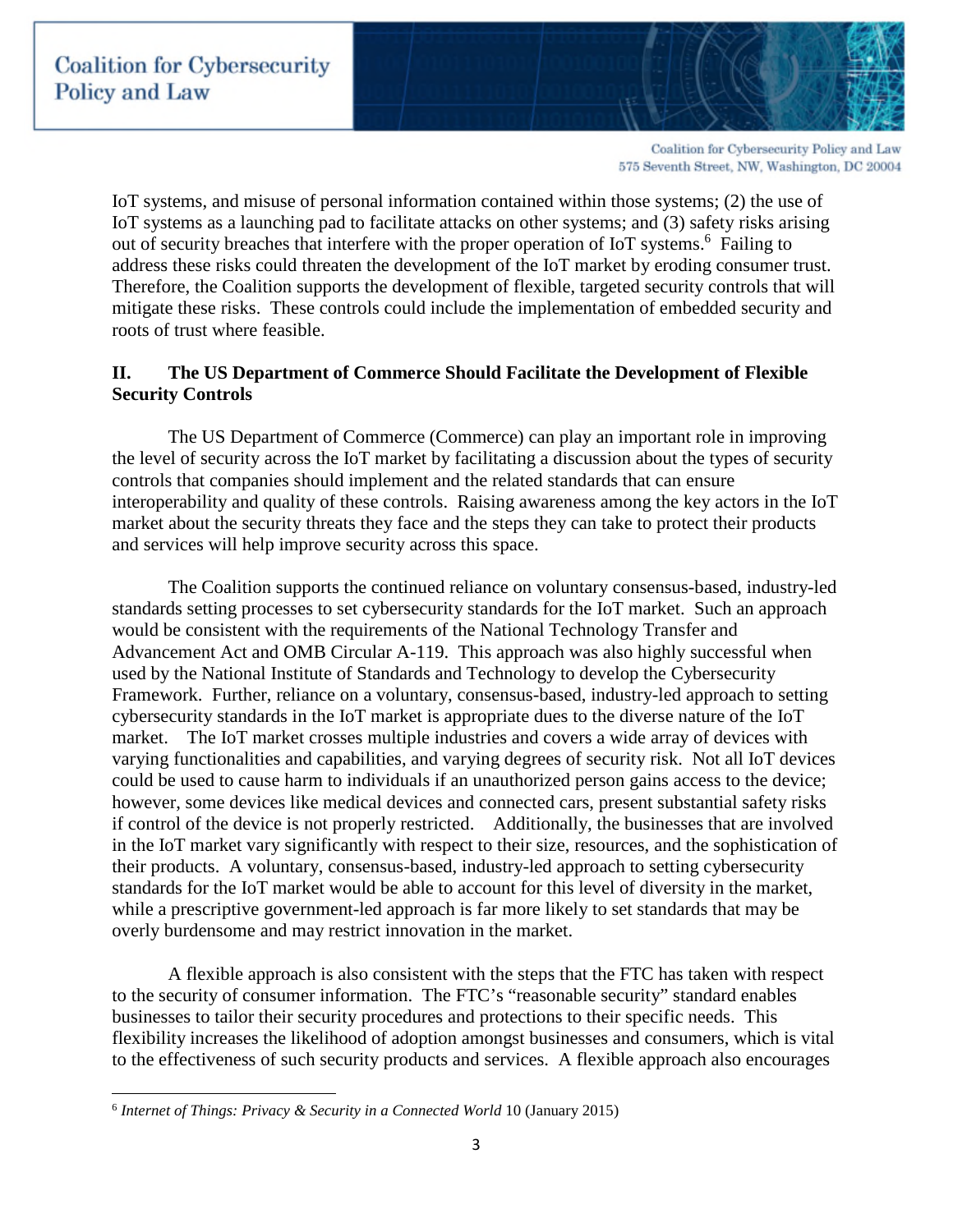

innovation that could result in new security products and services that will allow participants in the IoT market to attain better security results. The Commission believes that greater transparency regarding the security of the devices in the IoT marketplace is essential to attain these benefits, as providing consumers with more information about security will enable them to make informed decisions regarding the appropriate level of security for their needs.

## **III. Issue Areas that Should Be Addressed By the Security Controls**

The Coalition encourages Commerce to include the following topics in its discussions about the appropriate security controls in the IoT market: (1) vulnerability disclosure, (2) supply chain risk management and (3) updating and patching software. These areas are of particular importance for the security of the IoT market. IoT developers and users can take a number of steps in these areas, particularly with respect to patch management, to enhance security. However, it is important for Commerce to provide greater clarity in these areas to help companies understand the steps they should take to strengthen their security controls and to promote the use of security standards in IoT.

**Vulnerability Disclosure.** Notifying market participants about identified vulnerabilities is particularly important in the IoT market because (1) the proliferation of IoT devices has increased the number of opportunities that an attacker has to gain access to personal and sensitive information; (2) vulnerabilities in IoT devices could facilitate attacks on consumers' networks or on other systems by enabling attackers to create larger botnets, and (3) vulnerabilities in some IoT devices could threaten consumers' physical safety as well as the safety of the broader public.<sup>7</sup> The possibility of consumer harm arising from un-remedied vulnerabilities in IoT devices poses a substantial threat to consumer trust in the IoT market, which is essential to its continued development and expansion. The Coalition believes that the adoption of vulnerability disclosure policies by market participants is an important step in protecting consumers and securing their trust in the IoT market. Therefore, the Coalition recommends that the Department of Commerce actively encourage companies with IoT products to adopt vulnerability disclosure policies. The Coalition also believes that the Department of Commerce can play an important role in promoting the establishment of generally accepted standards pertaining to the disclosure of vulnerabilities. The Coalition recognizes that NTIA has already begun this work, and it supports NTIA's efforts in this area. However, the Coalition believes that more should be done to encourage participants in the IoT market to adopt policies that promote the disclosure of vulnerabilities to other market participants.

**Supply Chain Risk Management.** It is important for all companies to understand the security of the supply chain through which they acquire their IT infrastructure; however, it is particularly important in the IoT market where companies are integrating internet connectivity into their products. The NIST Framework Core incorporates consideration of an entity's position

<sup>7</sup> *See* Federal Trade Commission, *Internet of Things: Privacy & Security in a Connected World*, 10 – 12 (January 2015).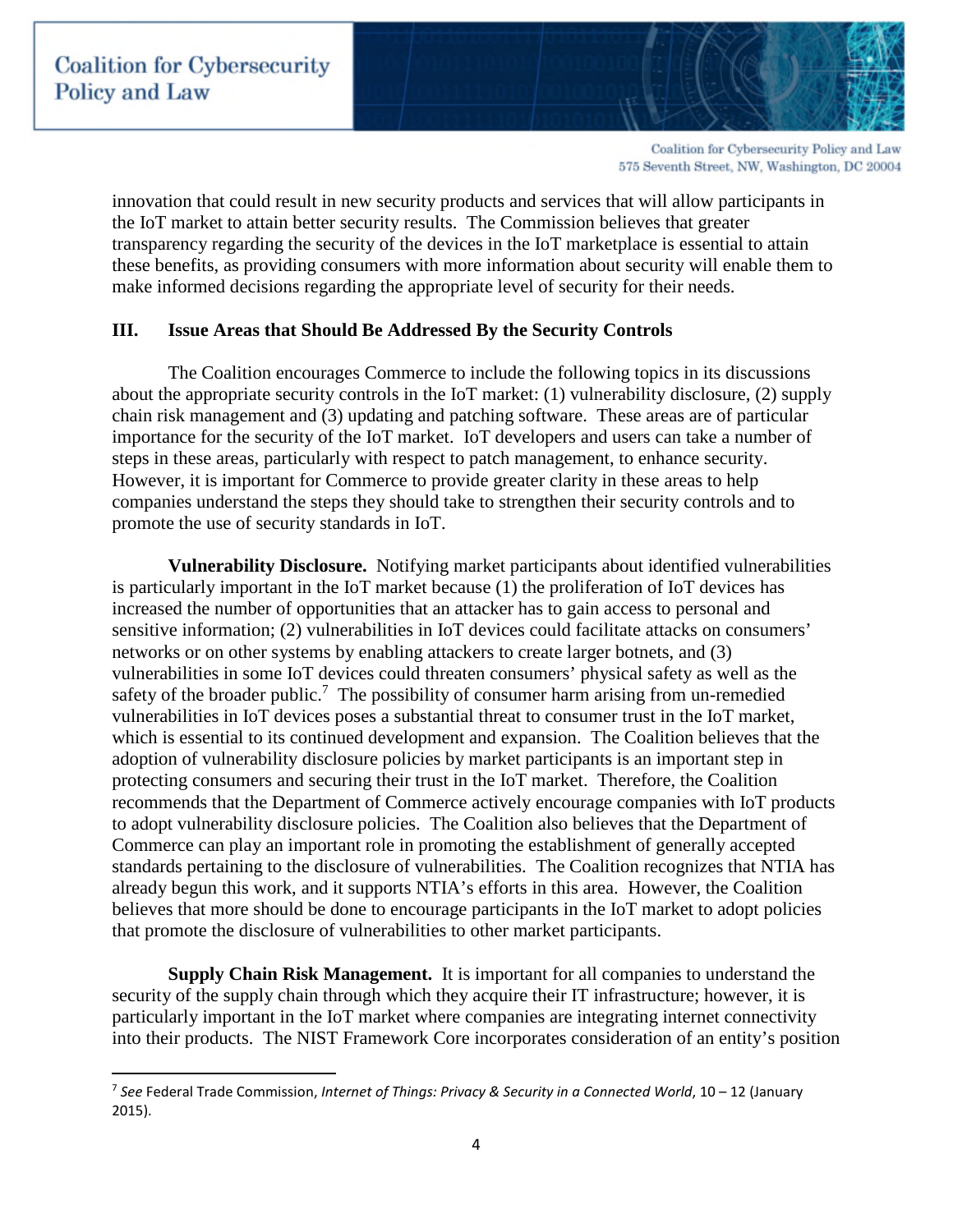in the overall supply chain when identifying cyber assets to be protected, but it does not address the security of a company's supply chain. Supply chain vulnerabilities present security risks to both businesses and consumers in the IoT market, yet greater clarity is needed about the measures that companies should take to ensure that malicious code or other vulnerabilities are not introduced into their products as they are being developed and manufactured. The Coalition encourages NTIA to look to prior work done by NIST with respect to supply chain management as a starting point for further discussion. Specifically, following the release of the NIST Cybersecurity Framework, NIST issued SP 800-161, a guidance document pertaining to securing an organization's supply chain.<sup>8</sup> In October 2015, NIST also held a workshop on Best Practices in Cyber Supply Chain Risk Management. This work addresses areas such as vendor selection and controls, detection and prevention of vulnerabilities in hardware and software, and implementation of controls on software design, loading, and testing processes. The Coalition also believes that an important element of supply chain risk management is embedding security into devices and establishing secure hardware roots of trust. The Coalition encourages NTIA to foster discussion among participants in the IoT market about how vulnerabilities in their supply chain can harm efforts to add these security measures to their products.

**Updating and Patching.** Identifying and patching security vulnerabilities is critically important to maintaining the security of software products. Therefore, it is essential that the manufacturers of IoT products continue to provide support to such products. To encourage such support within the IoT market, Commerce should initiate a discussion about the challenges involved in updating IoT devices and how these challenges can be overcome. In its report on the IoT market, the FTC identified some of the challenges that the market faces in promoting the patching of identified vulnerabilities: (1) IoT devices that are designed to be inexpensive and disposable are more difficult to update; (2) consumers are often unaware of available security patches; and (3) companies may lack economic incentives to provide ongoing support and security updates. The Coalition also encourages Commerce to facilitate the development of industry standards with respect to implementing an effective patch management program. The Coalition believes that Commerce can play an important role in the development of specific guidelines that participants in the IoT market should follow when implementing patches to identified vulnerabilities to the security of their devices and systems. Having clear patch management guidelines is particularly important in the IoT market as a significant number of participants in this market may be new to the technology industry and may not know how to implement an effective patch management program or understand the importance of such a program. These guidelines should encourage participants in the IoT market to collaborate with third parties, to plan by design for evidence capture, and to segment and isolate unpatched systems until the entity is confident that the system is "clear." The Coalition believes that Commerce is well positioned to facilitate the development of such guidelines and to promote their adoption across the IoT market.

<sup>8</sup> NIST, SP 800-161 Supply Chain Risk Management Practices for Federal Information Systems and Organizations (April 2015), available at http://nvlpubs.nist.gov/nistpubs/SpecialPublications/NIST.SP.800-161.pdf.